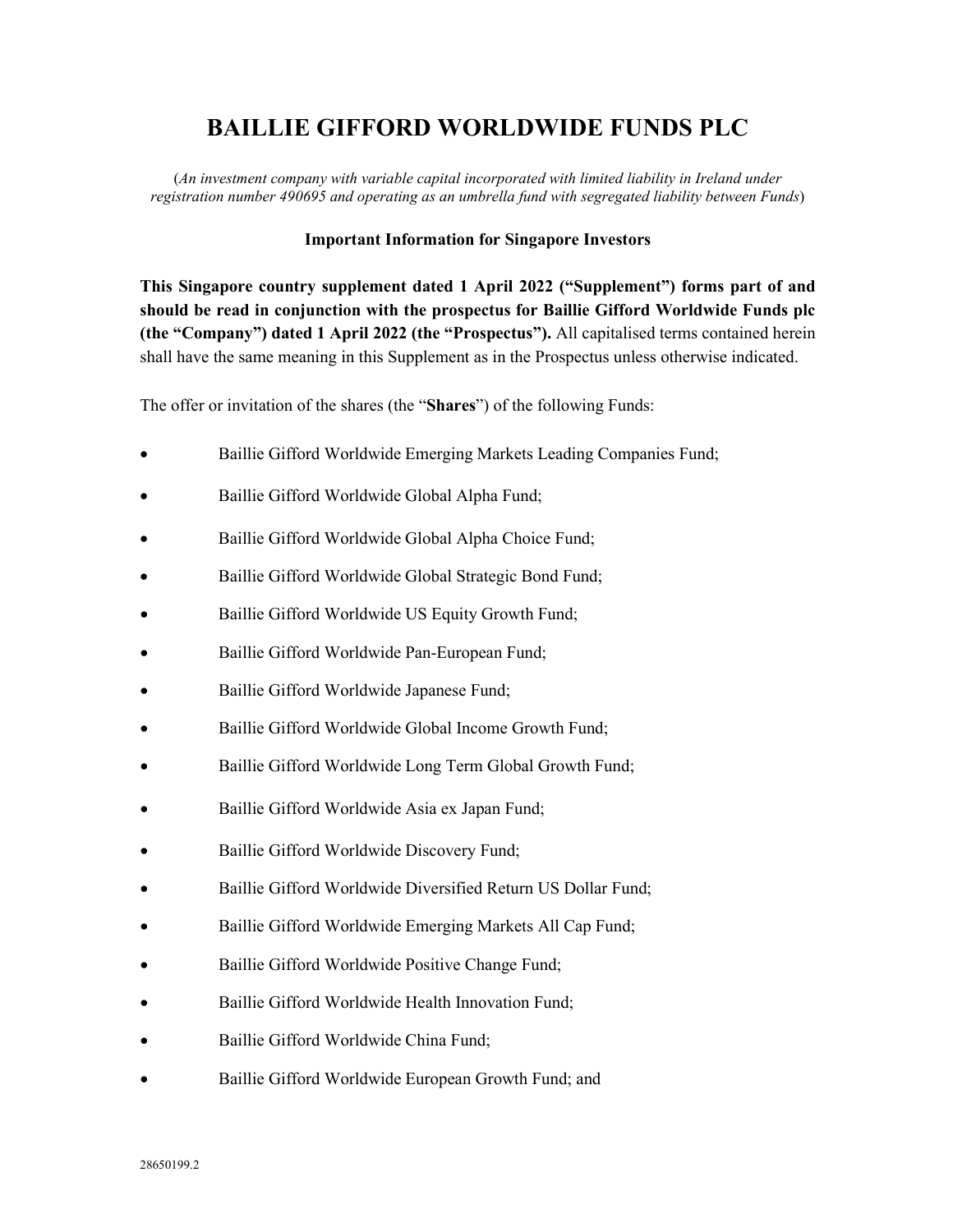## • Baillie Gifford Worldwide Responsible Global Equity Income Fund,

which is the subject of the Prospectus, does not relate to a collective investment scheme which is authorised under section 286 of the Securities and Futures Act 2001, as amended or modified (the "**SFA**") or recognised under section 287 of the SFA. The Funds are not authorised or recognised by the Monetary Authority of Singapore (the "**MAS**") and Shares are not allowed to be offered to the retail public. Each of the Prospectus, this Supplement and any other document or material issued in connection with the offer or sale is not a prospectus as defined in the SFA. Accordingly, statutory liability under the SFA in relation to the content of prospectuses does not apply. You should consider carefully whether the investment is suitable for you.

The Prospectus and this Supplement have not been registered as a prospectus with the MAS. Accordingly, the Prospectus, this Supplement and any other document or material in connection with the offer or sale, or invitation for subscription or purchase, of Shares may not be circulated or distributed, nor may Shares be offered or sold, or be made the subject of an invitation for subscription or purchase, whether directly or indirectly, to persons in Singapore other than (i) to an institutional investor (as defined in the SFA) under Section 304 of the SFA, (ii) to a relevant person (as defined in Section 305(5) of the SFA) pursuant to Section 305(1), or any person pursuant to Section 305(2), and in accordance with the conditions specified in Section 305 of the SFA, and where applicable, the conditions specified in Regulation 3 of the Securities and Futures (Classes of Investors) Regulations 2018, or (iii) otherwise pursuant to, and in accordance with the conditions of, any other applicable provision of the SFA.

Where Shares are subscribed or purchased under Section 305 of the SFA by a relevant person which is:

- (a) a corporation (which is not an accredited investor (as defined in Section 4A of the SFA)) the sole business of which is to hold investments and the entire share capital of which is owned by one or more individuals, each of whom is an accredited investor; or
- (b) a trust (where the trustee is not an accredited investor) whose sole purpose is to hold investments and each beneficiary of the trust is an individual who is an accredited investor,

securities (as defined in Section 239(1) of the SFA) of that corporation or the beneficiaries' rights and interest (howsoever described) in that trust shall not be transferred within 6 months after that corporation or that trust has acquired the Shares pursuant to an offer made under Section 305 except:

(1) to an institutional investor or to a relevant person defined in Section 305(5) of the SFA, or to any person arising from an offer referred to in Section 275(1A) or Section 305A(3)(c)(ii) of the SFA;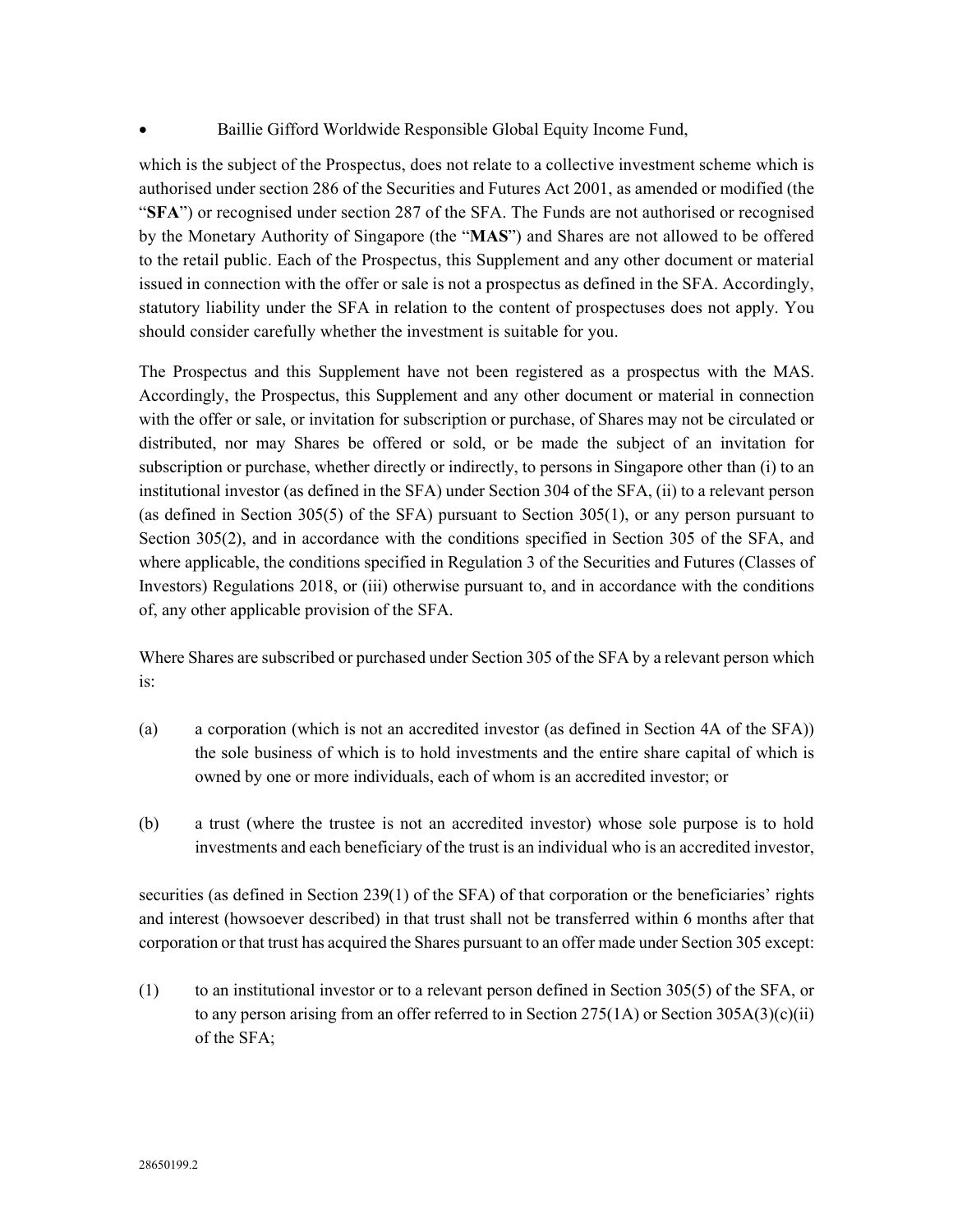- (2) where no consideration is or will be given for the transfer;
- (3) where the transfer is by operation of law;
- (4) as specified in Section 305A(5) of the SFA; or
- (5) as specified in Regulation 36A of the Securities and Futures (Offers of Investments) (Collective Investment Schemes) Regulations 2005 of Singapore.

The Shares are capital markets products other than prescribed capital markets products (as defined in the Securities and Futures (Capital Markets Products) Regulations 2018) and Specified Investment Products (as defined in MAS Notice SFA 04-N12: Notice on the Sale of Investment Products and MAS Notice FAA-N16: Notice on Recommendations on Investment Products).

The Company is an open-ended investment company with variable capital operating as an umbrella fund with segregated liability between sub-funds and incorporated and existing under the laws of Ireland as a public limited company and with its registered office at 30 Herbert Street, Dublin 2, Ireland. The Company and its offer of Shares in the Funds are regulated by the Central Bank of Ireland (the "**Central Bank**") pursuant to the European Communities (Undertakings for Collective Investment in Transferable Securities) Regulations 2011, as amended.

Brown Brothers Harriman Trustee Services (Ireland) Limited (the "**Depositary**") is the depositary of the Company. It is a limited company incorporated under the laws of Ireland and is regulated by the Central Bank.

Baillie Gifford Investment Management (Europe) Limited, a limited company incorporated in Ireland, has been appointed as Manager of the Company and is regulated by the Central Bank.

The Manager has delegated the investment management of the Funds to Baillie Gifford Overseas Limited. The Investment Manager is a company incorporated in Scotland and is authorised and regulated by the United Kingdom Financial Conduct Authority ("**FCA**").

|                | The contact details of the Central Bank are as follows: |
|----------------|---------------------------------------------------------|
| Address:       | New Wapping Street, North Wall Quay, Dublin 1, Ireland  |
| Telephone No.: | $+353$ 1 224 6000                                       |
|                |                                                         |
|                | The contact details for the FCA are as follows:         |
| Address:       | Endeavour Square, London, E20 1JN, United Kingdom       |
| Telephone No.: | $+44$ 20 7066 5296                                      |

28650199.2